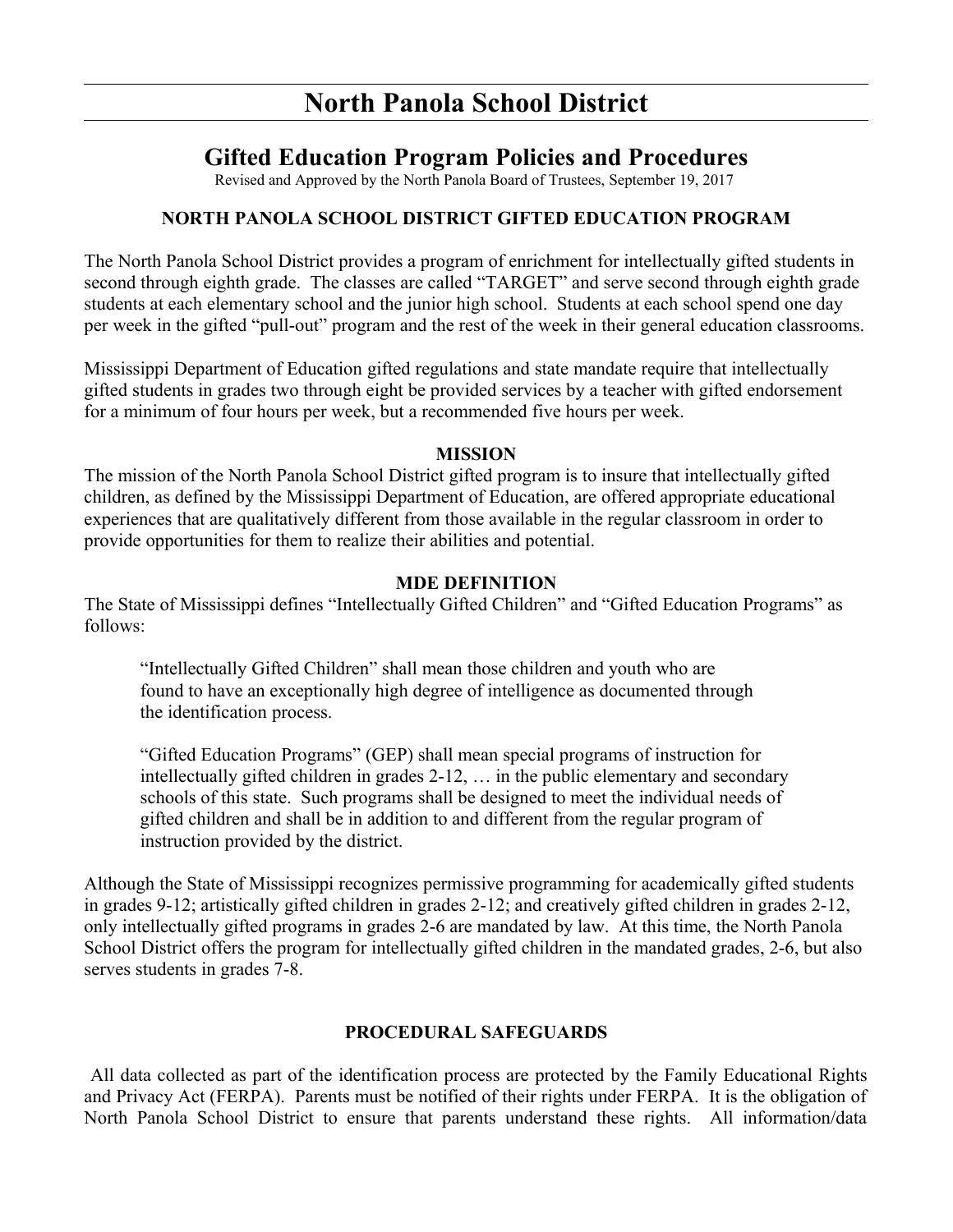collected as part of the identification process shall be placed in an individual eligibility file for each student. These files and the information contained therein shall not be placed in the student's cumulative record folder. The files shall be maintained in a separate locked storage facility/file cabinet, and access to the information shall be restricted to those personnel working directly with the identification process, working directly in the gifted education program, or that have a documented need to know. Once the referral process begins, parents must be informed of the information/data that is collected. Parents shall have access to these records. Each district shall have a policy that establishes the process that parents shall adhere to when requesting to access these files. Parents shall be made aware of their rights to an explanation of the results of the Assessment Team Report.

## **LOCAL SURVEY COMMITTEE (LSC)**

Each district shall establish an LSC for the GEP. The LSC shall be involved in determining a student's eligibility for an intellectually gifted, artistically gifted, creatively gifted, and/or academically gifted program. The LSC shall include, but is not limited to, gifted education teachers and administrators. It may include regular education teachers, school psychologists or psychometrists, and parents. It should include a special education teacher when a student is being considered for eligibility under the twiceexceptional criteria. The LSC may be a building level committee which is responsible for students enrolled at that school, a district level committee which is responsible for student enrolled in the entire district, or a combination of the two.

#### **STUDENT IDENTIFICATION PROCESS**

The identification process consists of a combination of subjective and objective measures to determine eligibility for the gifted program and includes an equitable opportunity for the inclusion of students who are culturally diverse, underachieving, disabled under IDEA guidelines, physically handicapped, or ADD/ADHD.

All data collected as part of the identification process are protected by the Family Educational Rights and Privacy Act (FERPA). Access to this information is restricted to those personnel working directly with the identification process, working directly in the gifted education program, or that have a documented need to access. Parents have the right to view their children's records at any time.

## **STAGE 1: REFERRAL**

Referral for the gifted education program is based on consideration of performance in the regular classroom, potential ability, test performance, intellectual characteristics, creativity, and/or leadership potential. While grades and/or achievement test scores might be an indicator of giftedness, by MDE Regulations, neither classroom behavior, grades, nor achievement test scores may be used to eliminate a student from the identification process.

As mandated in MDE Gifted Regulations, the North Panola School District follows the state minimal scale/percentile score criteria on all referral measures.

There are two types of gifted referral processes:

 Type One – The Mass Screening Referral Process addresses those students who are mass screened for gifted eligibility.

 Type Two – The Individual Referral Process addresses those students who are individually referred for gifted eligibility.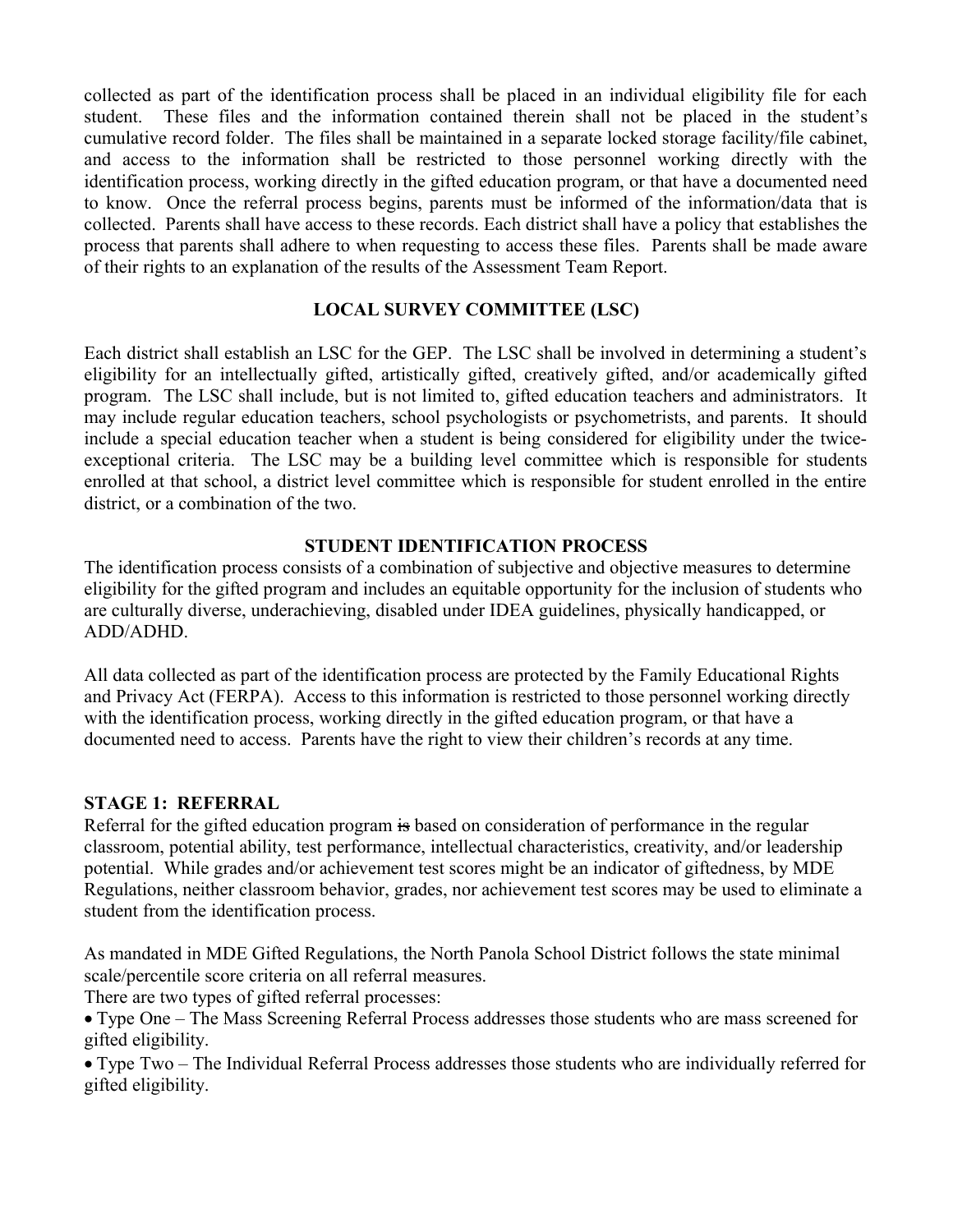# **Type One: Mass Screening Referral Process**

A normed group measure of intelligence will be administered to all first grade students in the mass screening referral process to assist in identifying students in underrepresented populations. All students who obtain a full scale/composite score at or above the 90<sup>th</sup> percentile shall move forward in the referral process.

In addition to the normed group measure of intelligence obtained in mass screening, a student shall satisfy two of the following criteria before moving forward to Stage 2 of the identification process, LSC Review of Referral Data:

- 1. a score at or above the superior range on a normed published characteristics of giftedness checklist,
- 2. a score at or above the superior range on a normed published measure of creativity,
- 3. a score at or above the superior range on a normed published measure of leadership,
- 4. a score at or above the 90th percentile on total language, total math, total reading, total science, total social studies, or the composite on a normed achievement test,
- 5. a score at or above the 90th percentile on a normed measure of cognitive ability,
- 6. a score at or above the 90th percentile on an existing measure of individual intelligence that has been administered within the past twelve months, and/or
- 7. other measures that are documented in the research on identification of intellectually gifted students.

## **Type Two: Individual Referral Process**

This process involves students who are individually referred for gifted eligibility. Any student who does not meet the minimum acceptable criteria (score in the 90th percentile) on the normed group measure of intelligence during the Mass Screening Referral Process and does not qualify for the Emerging Potential for Gifted criteria, can be referred by anyone for the Individual Referral for Screening Process. The individually referred student shall not be excluded from the referral process by his or her performance on the normed group measure of intelligence administered during the Mass Screening Referral Process.

All students in grades served by the program comprise the initial screening pool of potential recipients for gifted education services .A student may be referred for consideration, pending documentation of the above criteria, by a parent, teacher, counselor, administrator, peer, self, or anyone else having reason to believe that the student might be intellectually gifted. A referral must be initiated by written request to the teacher of the gifted. The person initiating the referral shall sign the referral form and date it. Once the student is referred, the district personnel shall collect the data required to satisfy the referral criteria. Once a referral form has been initiated, signed, and dated, only the LSC or parents can stop the identification process.

Students participating in the Individual Referral Process shall satisfy three of the following criteria before moving forward to the LSC Review of Referral Data Stage:

1. a score at or above the 90th percentile on a group measure of intelligence that has been administered within the past twelve months,

2. a score at or above the superior range on a normed published characteristics of giftedness checklist,

- 3. a score at or above the superior range on a normed published measure of creativity,
- 4. a score at or above the superior range on a normed published measure of leadership,
- 5. a score at or above the 90th percentile on total language, total math, total reading, total science, total social studies, or the composite on a normed achievement test,
- 6. a score at or above the 90th percentile on a normed measure of cognitive ability,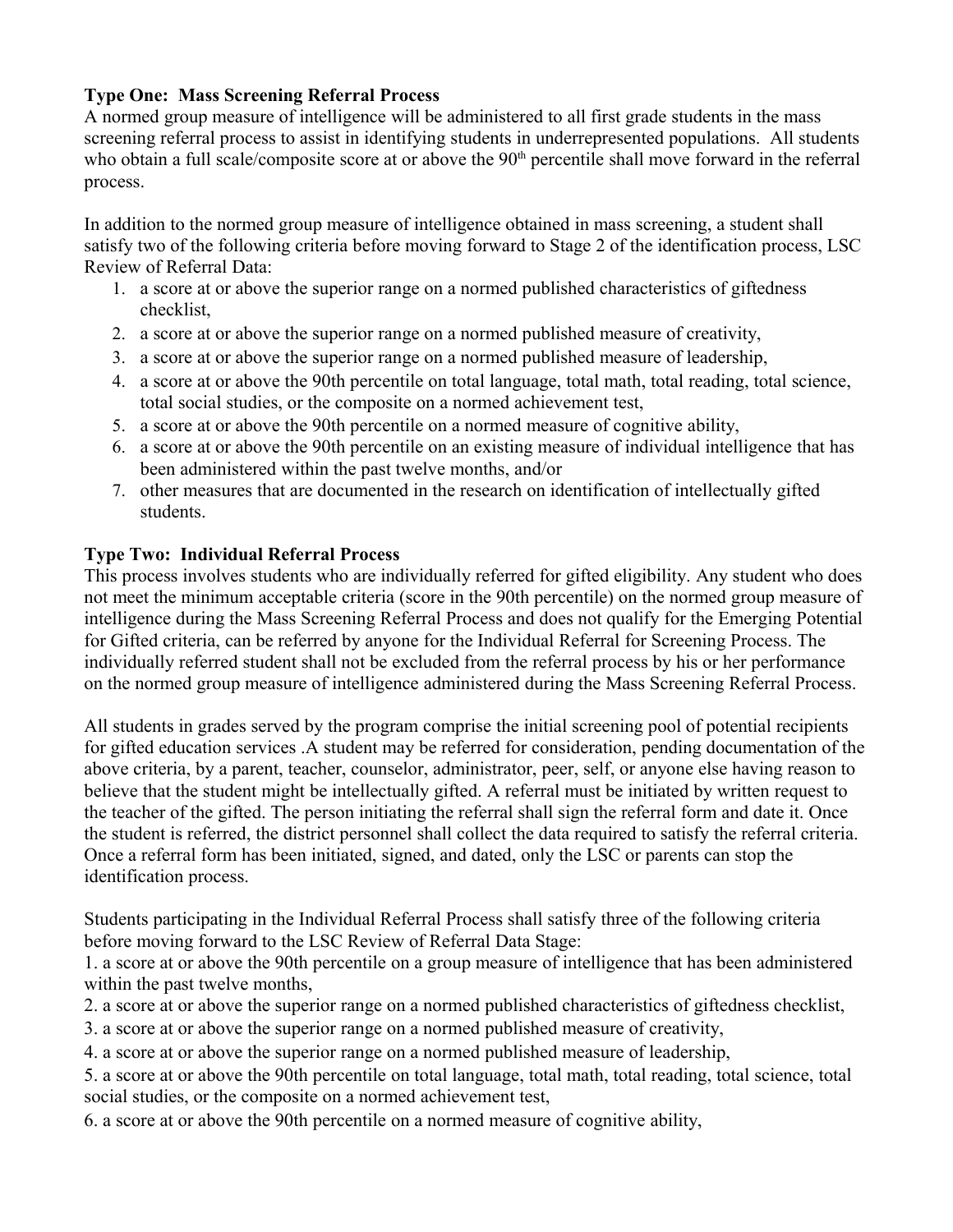7. a score at or above the 90th percentile on an existing measure of individual intelligence that has been administered within the past twelve months, and/or

8. other measures that are documented in the research on identification of intellectually gifted students.

With parental permission, a group measure of cognitive abilities will be administered to all first grade and second grade students in a blanket preliminary screening for referral.

All students in grades served by the program comprise the initial screening pool of potential recipients for gifted education services.A student may be referred for consideration, pending documentation of the above criteria, by a parent, teacher, counselor, administrator, peer, self, or anyone else having reason to believe that the student might be intellectually gifted. A referral must be initiated by written request to the teacher of the gifted. Once a referral process has been initiated with a dated and signed referral form, only the Gifted Local Survey Committee or parents can stop the identification process.

# **STAGE 2: LSC REVIEW OF REFERRAL DATA**

Once the referral data have been collected, the LSC shall review all data and make one of the following recommendations:

1. the student has satisfied minimal criteria on at least three measures and should move forward to the assessment stage, or

2. the student has not satisfied minimal criteria on at least three measures, however, the LSC feels strongly that additional data should be collected and the student reconsidered at that time, or

3. the student has not satisfied minimal criteria on at least three measures and the identification process should stop.

# **Provisions for Emerging Potential for Gifted Populations**

At this point the LSC shall make the decision as to the possibility that the student could be eligible for consideration as a candidate for an emerging potential for gifted assessment. If it is believed that the student might have emerging gifted potential, then the Emerging Potential for Intellectually Gifted Assessment Checklist will be completed for possible use during the assessment process. The Emerging Potential for Gifted category makes provisions for factors that exist and may put the student at a disadvantage when inappropriate instruments are used during the assessment process.

# **STAGE 3: PARENTAL PERMISSION FOR TESTING**

If a student meets the criteria for referral, the Gifted Local Survey Committee will recommend individual assessment to determine eligibility for an "Intellectually Gifted" ruling. Written parental permission for testing must be obtained before any individual testing is initiated and parents will be notified in writing of their rights under FERPA.

## **STAGE 4: ASSESSMENT**

District personnel shall review and compile all data available on the student. This data shall be made available to a licensed examiner who will administer an individual test of intelligence.

In no case will the examiner be related to the student being tested. The examiner shall review all available data on the student to select the most appropriate test of intelligence. Standard operating procedures will be followed during the selection and administration of all assessments as reflected in the examiner's manuals.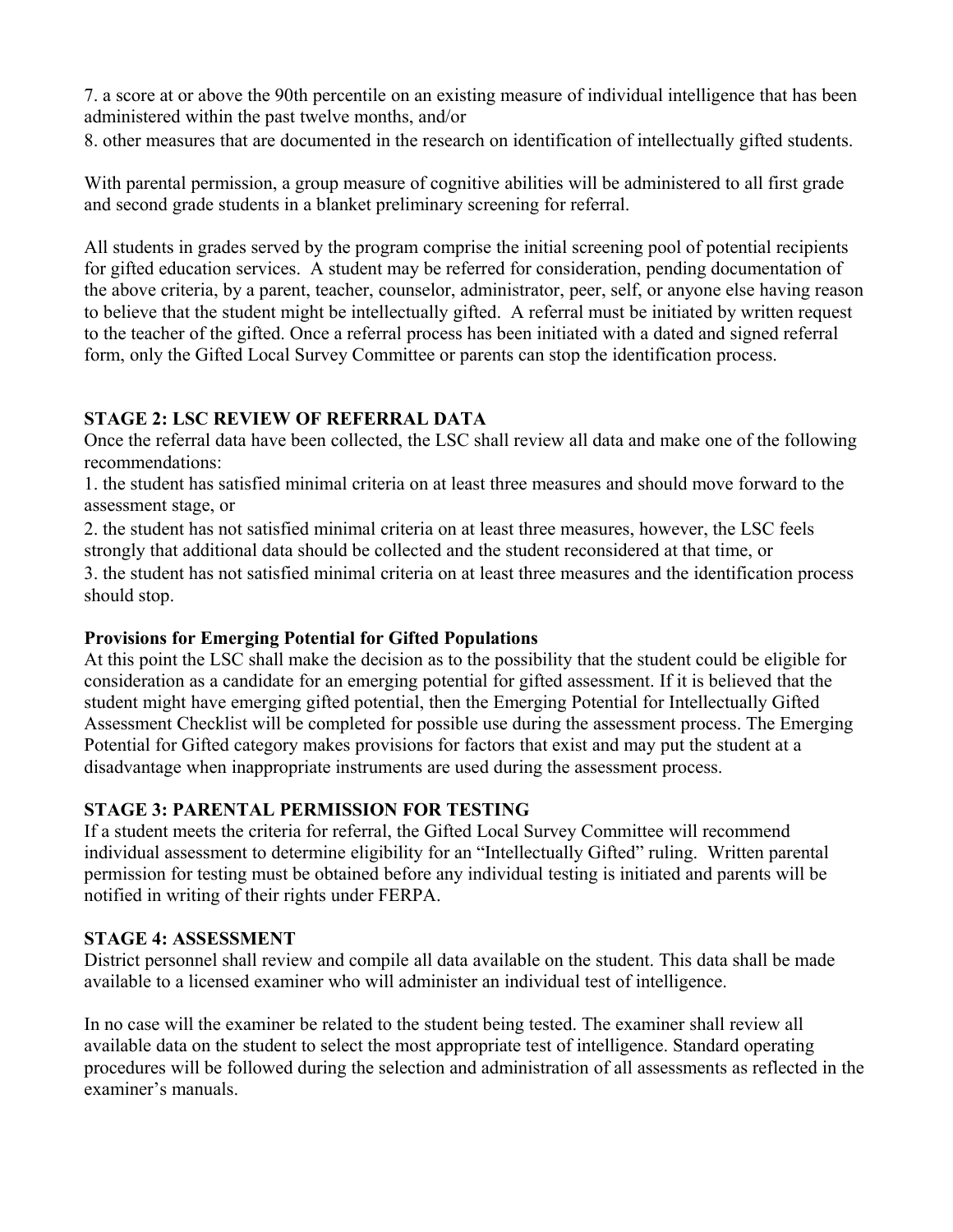A student must score at or above the 91st percentile composite/full scale or the 91st percentile on approved subtests (as per publisher) in order to satisfy eligibility criteria.

Identification criteria, as approved by the MDE on the North Panola School District Gifted Education Program Proposal, must be satisfied for a student to be ruled eligible by the LSC for the intellectually gifted education program.

# **Emerging Potential for Gifted**

Students who have satisfied criteria on the Emerging Potential for Gifted Checklist who did not satisfy minimal acceptable criteria on an individual test of intelligence, but, did score at least at the 84th percentile or have a scale score that falls within the range of the 90th percentile confidence interval of the state minimum scale/percentile score, may be administered one of the following additional measures to determine eligibility:

- 1. A test of cognitive abilities with a minimal score at the 90th percentile,
- 2. A group intelligence measure with a minimal score at the 90th percentile, or
- 3. A district-developed matrix approved by the MDE.

## **Potentially Twice-Exceptional Students**

In compliance with MDE gifted regulations, students who already have an eligibility ruling under IDEA and are being assessed for an intellectually gifted eligibility, will be considered potentially Twice-Exceptional. Students who did not satisfy all of the required minimal acceptable referral criteria, but did meet at least one referral criterion, shall have their results reviewed by the LSC and a licensed examiner. If the student scores at or above the 91st percentile on the individual test of intelligence composite score or approved subtest score or, in the opinion of the reviewing committee, would benefit from participation in the intellectually gifted program, the student may be granted a provisional eligibility for the intellectually gifted program for a period of one year. At the end of that year, the student's teacher of the gifted shall meet with the review committee to discuss the student's performance in the program. If the student has demonstrated success in the program, the LSC shall change the eligibility status from provisional to regular eligibility. If the student has not been successful in the program, the provisional eligibility shall be revoked.

## **STAGE 5: ASSESSMENT REPORT**

District personnel shall compile an Assessment Report, which contains all the MDE required components:

- 1. Student's name,
- 2. Name of at least three measures from Stage 1: Referral that were used to determine the need to administer an individual test of intelligence,
- 3. Results of each measure,
- 4. Name of individual who administered or completed each measure and the date administered or completed,
- 5. Test behaviors for any individually administered test(s),
- 6. Interpretation of the results of each individually administered test(s),
- 7. Name of the person who administered the individual test of intelligence and date test was administered,
- 8. Qualifications of the individual who administered the individual test of intelligence,

9. Results of the individual test of intelligence to include scores on all subtests and, identified strengths and weaknesses,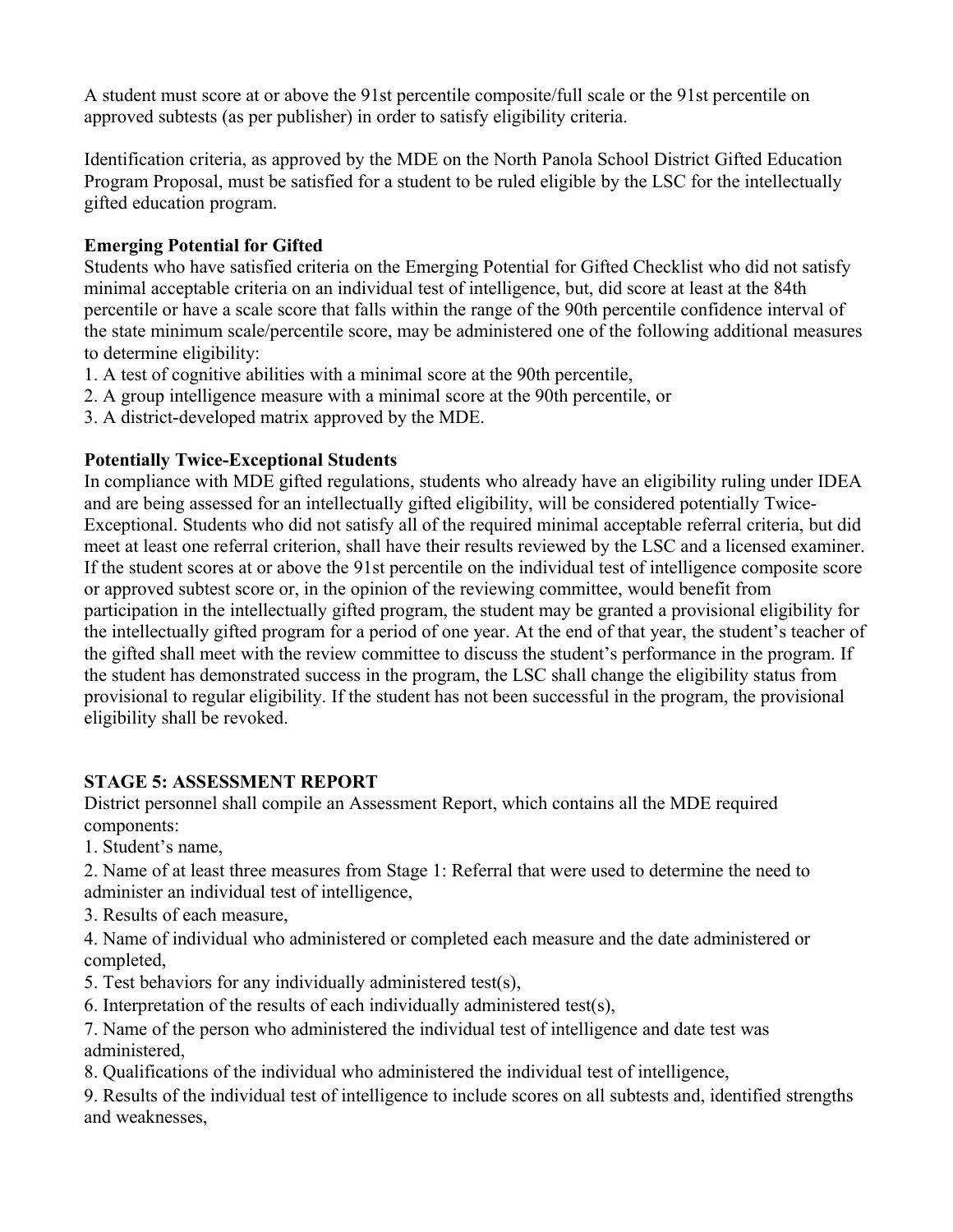10. Name of the person responsible for writing the Assessment Report, his/her signature, and position, and

11. Date of the Assessment Report.

## **STAGE 6: LSC ELIGIBILITY DETERMINATION**

Once the Assessment Report is finalized, the LSC shall meet to review all data and determine if eligibility criteria have or have not been satisfied. The LSC shall rule that the student is or is not eligible for the intellectually gifted program.

#### **Parental Notification**

Parents of each student tested will be notified in writing about the results of their child's assessment for the intellectually gifted program and their rights under the Family Education Rights and Privacy Act (FERPA). District personnel shall offer to explain any of the results about which the parents have questions.

## **OUT-OF-STATE GIFTED ELIGIBILITIES**

As each state has a unique set of eligibility criteria for placement in a gifted program, a student moving to Mississippi with a gifted eligibility from another state must satisfy Mississippi eligibility criteria before being considered for placement in the gifted program. The eligibility ruling from another state may be used to initiate the referral process in Mississippi.

There is no temporary placement in the gifted program while the student goes through the eligibility process within the district.

## **PLACEMENT IN THE GIFTED PROGRAM**

Once a student is ruled eligible for placement in the gifted program, the parent has the right to agree to placement or withhold placement of the child in the program. Written parental permission must be obtained before the child can be placed in the program.

**Participation in the Gifted Education Program is NOT a reward. It is an Entitlement under State Law (Mississippi Gifted Education Act of 1989, Mississippi Code Sections 37-23-171 through 37- 23-181).** 

Once a student is determined eligible for a gifted program in Mississippi, no reevaluation testing is required to remain in the program. Although criteria may vary from district to district, an eligible determination is accepted by all school districts within the State of Mississippi.

## **INSTRUCTIONAL MANAGEMENT PLAN**

As TARGET students' work under specific Instructional Management Plan objectives and time frames, withholding permission to attend gifted classes shall not be used as a disciplinary measure.

North Panola Schools has a written IMP for the intellectually gifted program that the district offers. The IMP includes, at a minimum, the following components:

- 1. District mission/philosophy statement, including goals and objectives,
- 2. The components of the Mississippi Gifted Education Program Standards,
	- a. Differentiated activities,
	- b. Scope and sequence of program process skills (outcomes),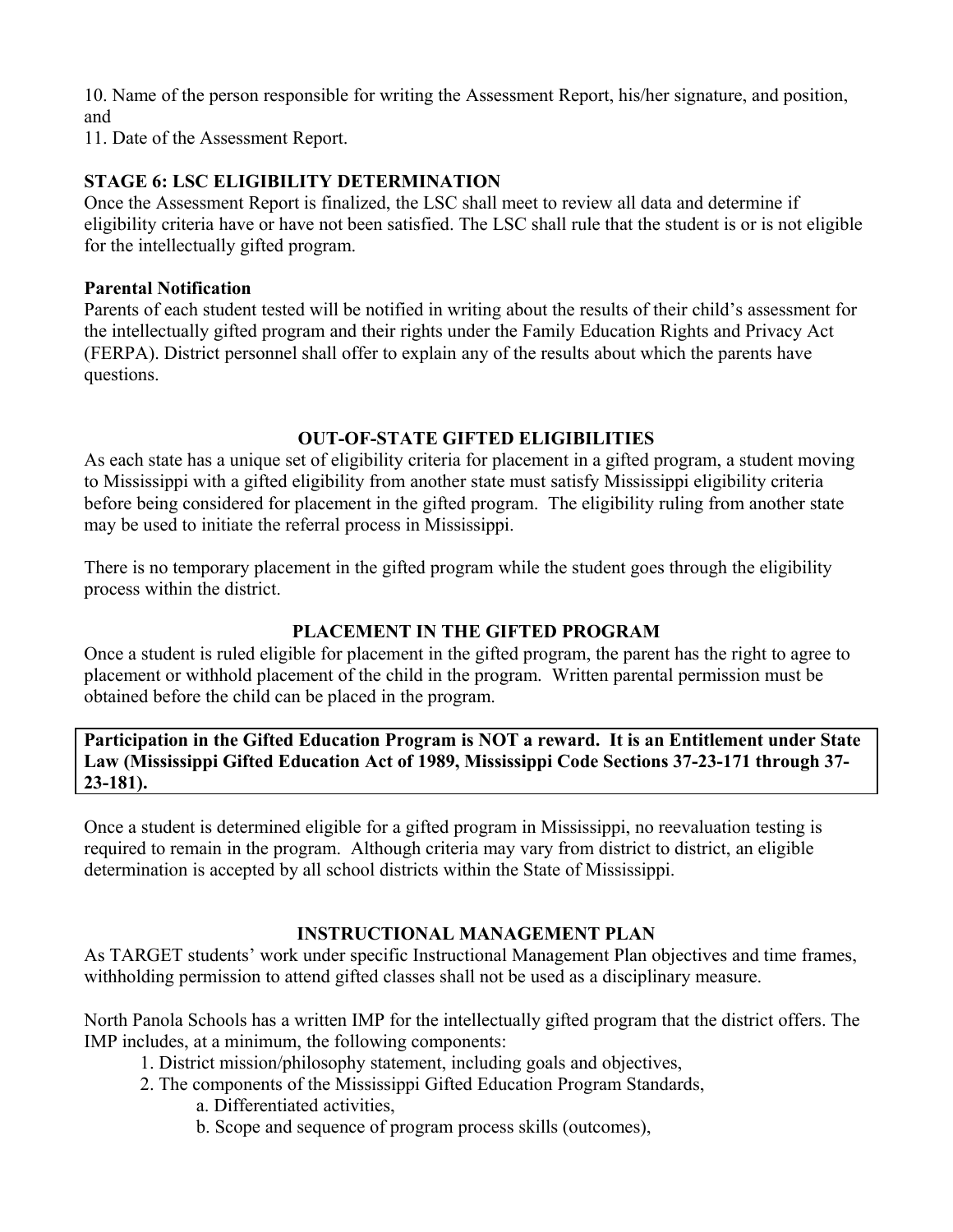- c. Career exploration and life skills,
- d. Exposure to and appreciation for the visual and performing arts,
- e. In-class counseling/guidance for gifted students,
- f. Socio-emotional needs of gifted students,
- g. Affective needs of gifted students, and
- h. Needs of gifted at-risk students.
- 3. Program outcomes for the specific gifted program(s) offered

The activities in the gifted class develop and enhance the process skills as established in the MDE required outcomes document, the teaching strategies notebook, and required components of the gifted program standards document. A differentiated curriculum that includes short-term exploratory activities and long-term activities that enhance the integration of advanced content and individual student's interests utilizing higher-level thinking skills, creative problem solving, critical thinking skills, research skills, personal growth and human relations exercises, leadership skills, and creative expression are provided in the gifted enrichment program. Activities also create an appreciation for the multicultural composition of the school and community. Failure to complete enrichment class assignments can be used as grounds for dismissal from the program.

#### **CLASS SIZE**

The Mississippi Gifted Education Act of 1989 requires teachers of the gifted to provide a gifted program that meets the individual needs of the gifted students being served. The size of each class in grades 2-8 should be fewer than 12 students. Once a class reaches 12 or more students, the integrity of the program could be negatively impacted. General education class size as mandated in the accreditation standards is inappropriate for gifted classes. The integrity of the program shall be maintained.

#### **PERFORMANCE IN THE REGULAR CLASSROOM**

In the event a student has difficulty keeping up with regular classroom work, a conference will be held with the parent, classroom teacher, teacher of the gifted, and the student, if appropriate, to discuss the problem and to determine an appropriate course of action. The conference and plan of action will be documented and follow-up conferences will be held as needed.

As the academic progress and welfare of the students are of prime consideration, special situations will be handled on an individual basis.

#### **HOMEWORK/CLASSWORK**

As outlined in MDE Gifted Regulations, gifted students may not be required to make up classwork missed when they are scheduled to be in the gifted classroom. Gifted students shall be held accountable for demonstrating mastery of concepts and information on regularly scheduled tests. Homework assigned to the regular classroom students for the evening of the TARGET day must be completed.

#### **GIFTED TEACHER'S TIME**

All of the gifted program's teacher's instructional time is to be spent with identified, eligible gifted students. Teachers of the intellectually gifted cannot at any time teach students who are not eligible for the gifted program and/or teach the regular instructional program's curriculum to eligible gifted students assigned to them for gifted program services.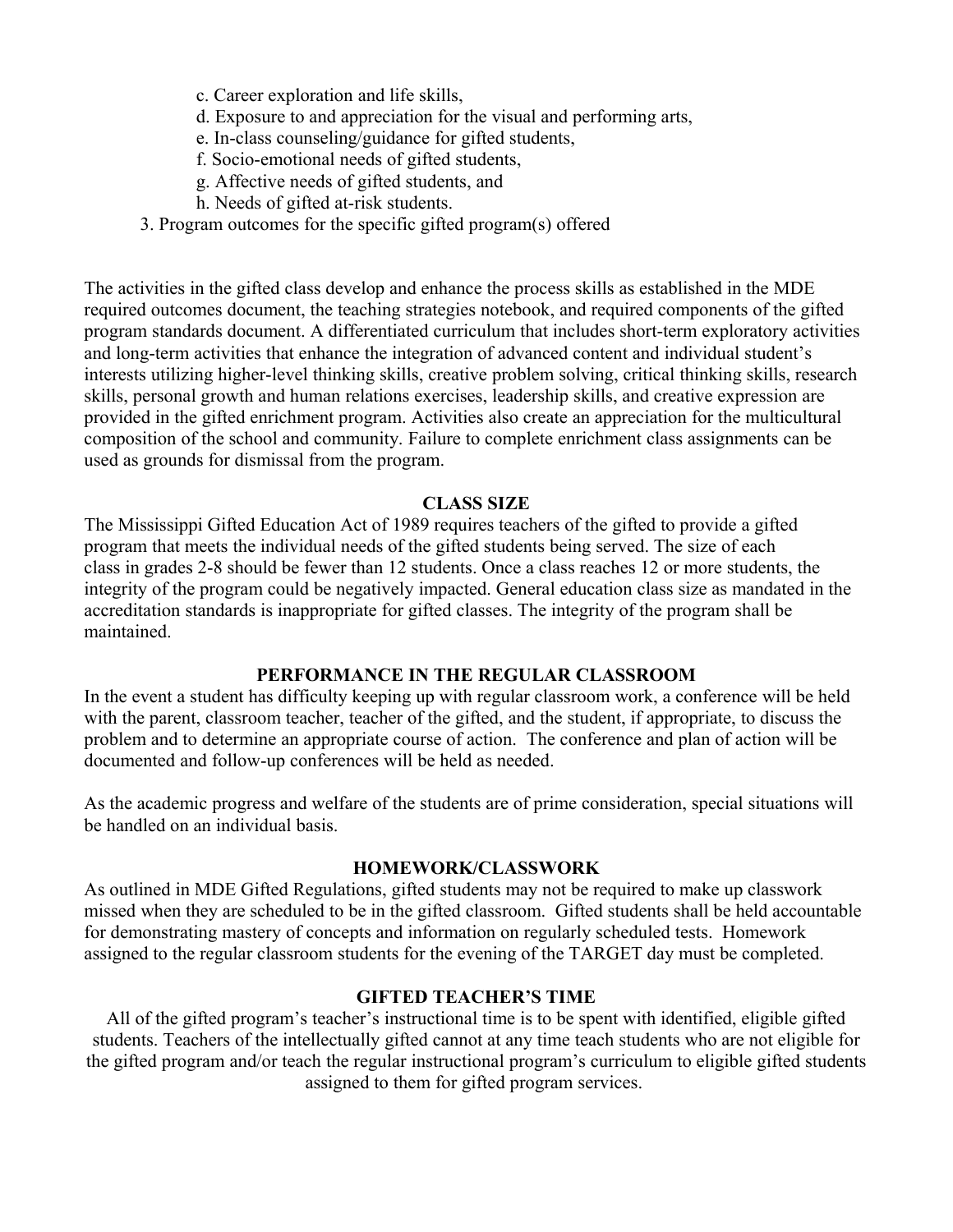#### **PLANNING TIME**

Each teacher of the gifted in grades 2-8 should have a daily planning period of not more than 60 minutes. This time is needed to allow them to develop activities to meet the individual needs of their gifted students as required by law. If the time is combined, it may not exceed one-half day per week.

 Each teacher of the gifted in grades 9-12 should have the same planning time as the regular education teachers at that school.

#### **ASSESSMENT TIME**

One teacher of the gifted may be assigned an average of one 60-minute period per day of assessment time to perform the duties related to referral, assessment, and LSC meetings. If the time is combined, it may not exceed one-half day per week.

#### **VISITORS**

Parents and interested parties are always welcome to visit the TARGET classes. Please contact the gifted education coordinator or teacher of the gifted to make arrangements.

#### **ANNUAL REASSESSMENT FOR CONTINUED PLACEMENT**

A committee shall meet at least annually to reassess each gifted student's continuation in the gifted program. The committee must include at least the student's teacher of the gifted and a designated administrative representative.

As stated in the MDE Gifted Education Regulations, "since participation in the gifted program is an entitlement under the law, the students should remain in the gifted program as long as they are being successful in the program. Grades and/or success in the regular education program are the responsibility of the regular classroom teachers and should not be considered as a reason for removal from the gifted program."

In the event a student fails to make progress or exhibits unsatisfactory participation in the gifted program, a meeting of the reassessment committee will be held to consider the student's performance. If the committee determines that the student is failing to make progress in the program, the student will be placed on probation in the gifted program for the next 9-weeks term. The parents will be notified and given an opportunity to meet with the committee to discuss the decision and develop a plan of action. During this time, the student will continue to participate in the gifted program. If at the end of the period of probation, the student's performance improves to a satisfactory level, the student will be removed from probation and recommended for continued placement. If at the end of the 9-weeks term the student has failed to improve his/her performance to a satisfactory level, the reassessment committee can recommend the student be removed from the program. Documentation of all reassessment committee meetings must be maintained.

If the committee determines that the student should exit TARGET due to lack of progress and/or unsatisfactory participation in the program, the student's parents will be notified and given the opportunity to discuss the decision with the committee before the student is removed. Should the parents not agree to the removal of the student from the program, the district shall grant the parents a hearing.